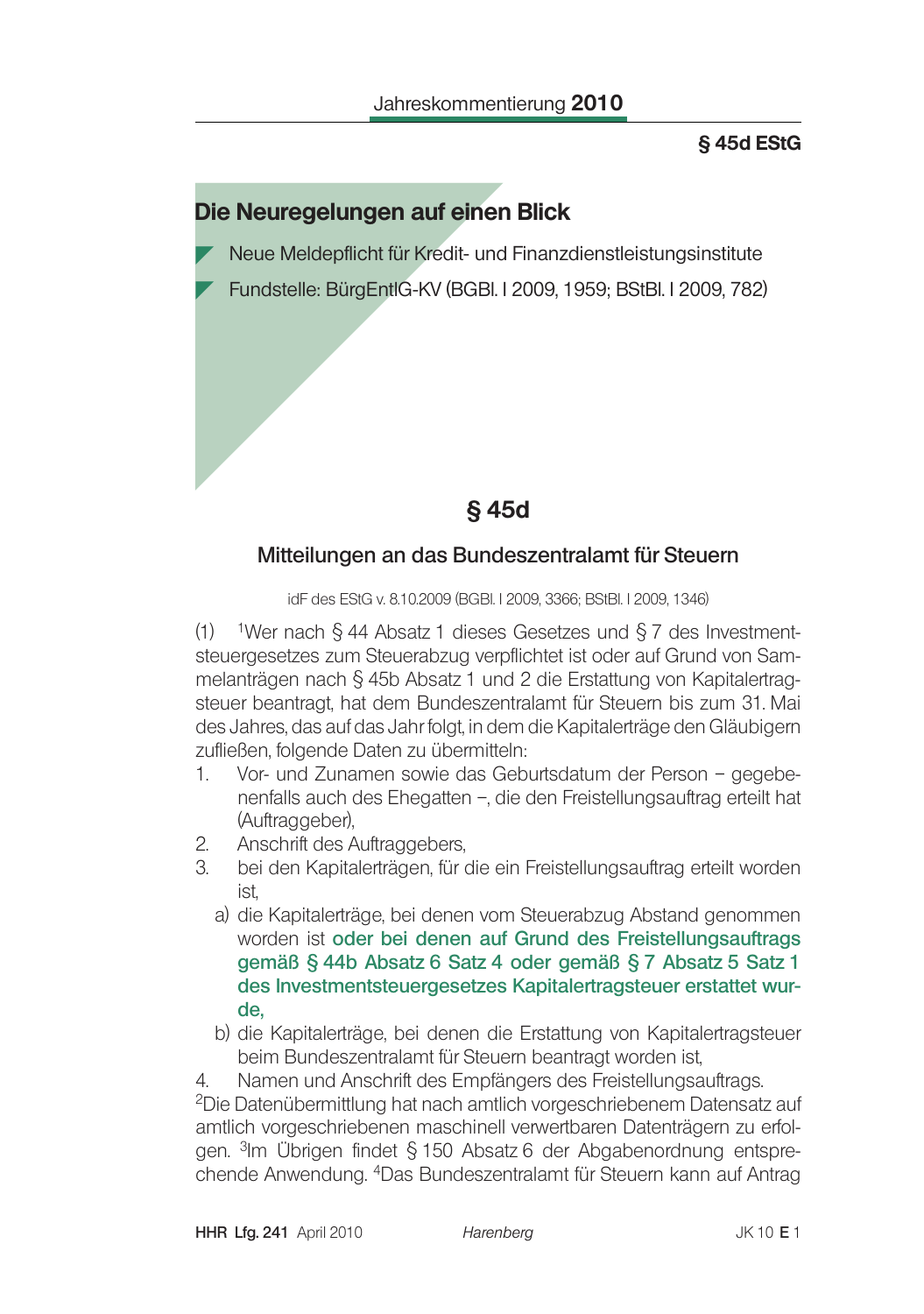### **EStG § 45d**

eine Übermittlung nach amtlich vorgeschriebenem Vordruck zulassen, wenn eine Übermittlung nach Satz 2 eine unbillige Härte mit sich bringen würde.

 $(2)$ <sup>1</sup>Das Bundeszentralamt für Steuern darf den Sozialleistungsträgern die Daten nach Absatz 1 mitteilen, soweit dies zur Überprüfung des bei der Sozialleistung zu berücksichtigenden Einkommens oder Vermögens erforderlich ist oder der Betroffene zustimmt. <sup>2</sup>Für Zwecke des Satzes 1 ist das Bundeszentralamt für Steuern berechtigt, die ihm von den Sozialleistungsträgern übermittelten Daten mit den vorhandenen Daten nach Absatz 1 im Wege des automatisierten Datenabgleichs zu überprüfen und das Ergebnis den Sozialleistungsträgern mitzuteilen.

 $(3)$ <sup>1</sup>Ein inländischer Versicherungsvermittler im Sinne des § 59 Absatz 1 des Versicherungsvertragsgesetzes hat bis zum 30. März des Folgejahres das Zustandekommen eines Vertrages im Sinne des § 20 Absatz 1 Nummer 6 zwischen einer im Inland ansässigen Person und einem Versicherungsunternehmen mit Sitz und Geschäftsleitung im Ausland gegenüber dem Bundeszentralamt für Steuern mitzuteilen; dies gilt nicht, wenn das Versicherungsunternehmen eine Niederlassung im Inland hat oder das Versicherungsunternehmen dem Bundeszentralamt für Steuern bis zu diesem Zeitpunkt das Zustandekommen eines Vertrages angezeigt und den Versicherungsvermittler hierüber in Kenntnis gesetzt hat. <sup>2</sup>Folgende Daten sind zu übermitteln:

- $\mathbf{1}$ Vor- und Zunamen sowie das Geburtsdatum. Anschrift und Steueridentifikationsnummer des Versicherungsnehmers.
- $\overline{2}$ . Vertragsnummer oder sonstige Kennzeichnung des Vertrages,
- $\mathcal{S}$ Versicherungssumme und Laufzeit,
- Angabe, ob es sich um einen konventionellen, einen fondsgebunde-4. nen oder einen vermögensverwaltenden Versicherungsvertrag handelt.

<sup>3</sup>Die Regelungen des Absatzes 1 Satz 2 bis 4 sind entsprechend anzuwenden.

# $§ 52a$

#### Anwendungsvorschriften zur Einführung einer Abgeltungsteuer auf Kapitalerträge und Veräußerungsgewinne

idF des EStG v. 8.10.2009 (BGBI. I 2009, 3366; BStBI. I 2009, 1346)

(16a) § 44a Absatz 7 und 8, § 44b Absatz 5 und 6, § 45b und § 45d Absatz 1 in der Fassung des Artikels 1 des Gesetzes vom 16. Juli 2009 (BGBI. I S. 1959) sind erstmals auf Kapitalerträge anzuwenden, die dem Gläubiger nach dem 31. Dezember 2009 zufließen.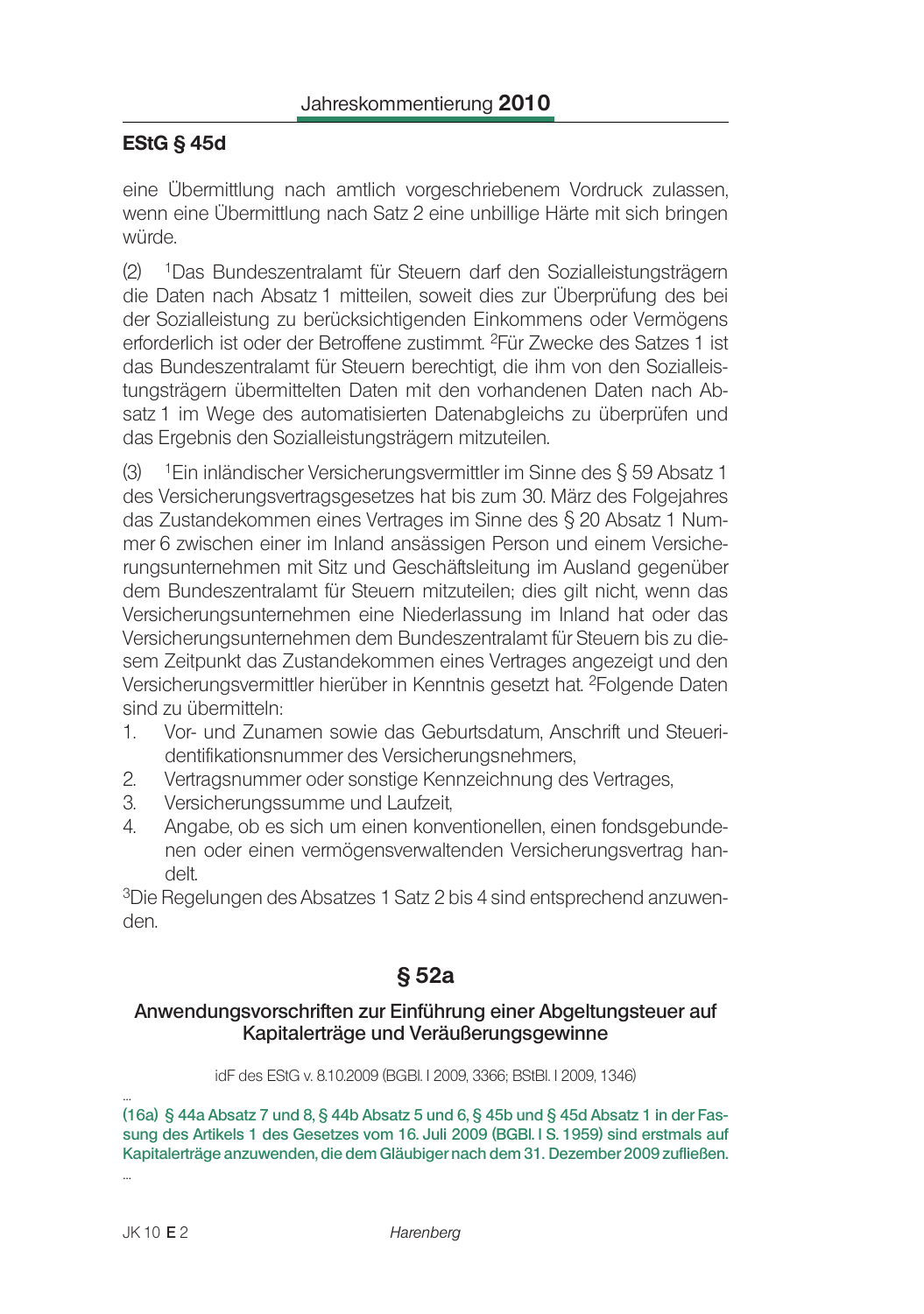Anm. J 09-4

#### §45d EStG

Autor: Dr. Friedrich E. Harenberg, Vors. Richter am FG, Barsinghausen Mitherausgeberin: Prof. Dr. Johanna Hey, Universität zu Köln

Verwaltungsanweisung: BMF v. 22.12.2009, BStBl. I 2010, 94 (Einzelfragen zur Abgeltungsteuer)

# Kompaktübersicht

Grundinformation: Die Mitteilungspflichten der Kredit- und Finanzdienst- J 09-1 leistungsinstitute werden in Abs. 1 Satz 1 Nr. 3 Buchst. a erweitert. Die Institute haben nun auch Gewinnausschüttungen und Zinserträge iSd. § 43 Abs. 1 Satz 1 Nr. 2 an das BZSt. zu melden, die bisher im Rahmen des Sammelantragsverfahrens berücksichtigt wurden.

Rechtsentwicklung: zur Gesetzesentwicklung bis 1998 s. § 45d Anm. 2 J 09-2 und *bis 2008 s. § 45d Anm. J 08-2.* 

▶ BürgEntlG-KV v. 16.7.2009 (BGBI. I 2009, 1959; BStBI. I 2009, 782): Änderung in Abs. 1 Nr. 3 Buchst. a in Folge der Änderungen des Einzel- und Sammelantragsverfahren zur Erstattung von KapErtrSt. (§§ 44b, 45b).

Zeitlicher Anwendungsbereich: Die Änderungen sind erstmals auf Kapi- J 09-3 talerträge anzuwenden, die dem Stpfl. (Gläubiger) nach dem 31.12.2009 zufließen.

Grund und Bedeutung der Änderungen: Die Ergänzung in Abs. 1 Satz 1  $J$  09-4 Nr. 3 Buchst, a beruht darauf, dass der Freistellungsauftrag bei Gewinnausschüttungen oder Zinserträgen aus bestimmten in § 43 Abs. 1 Satz 1 Nr. 2 beschriebenen Kapitalanlagen zukünftig nicht mehr im Sammelantragsverfahren berücksichtigt wird. Die Kredit- und Finanzdienstleistungsinstitute werden deshalb verpflichtet, auch die Höhe dieser Erträge, bei denen die KapErtrSt. erstattet wurde, an das BZSt. zu melden.